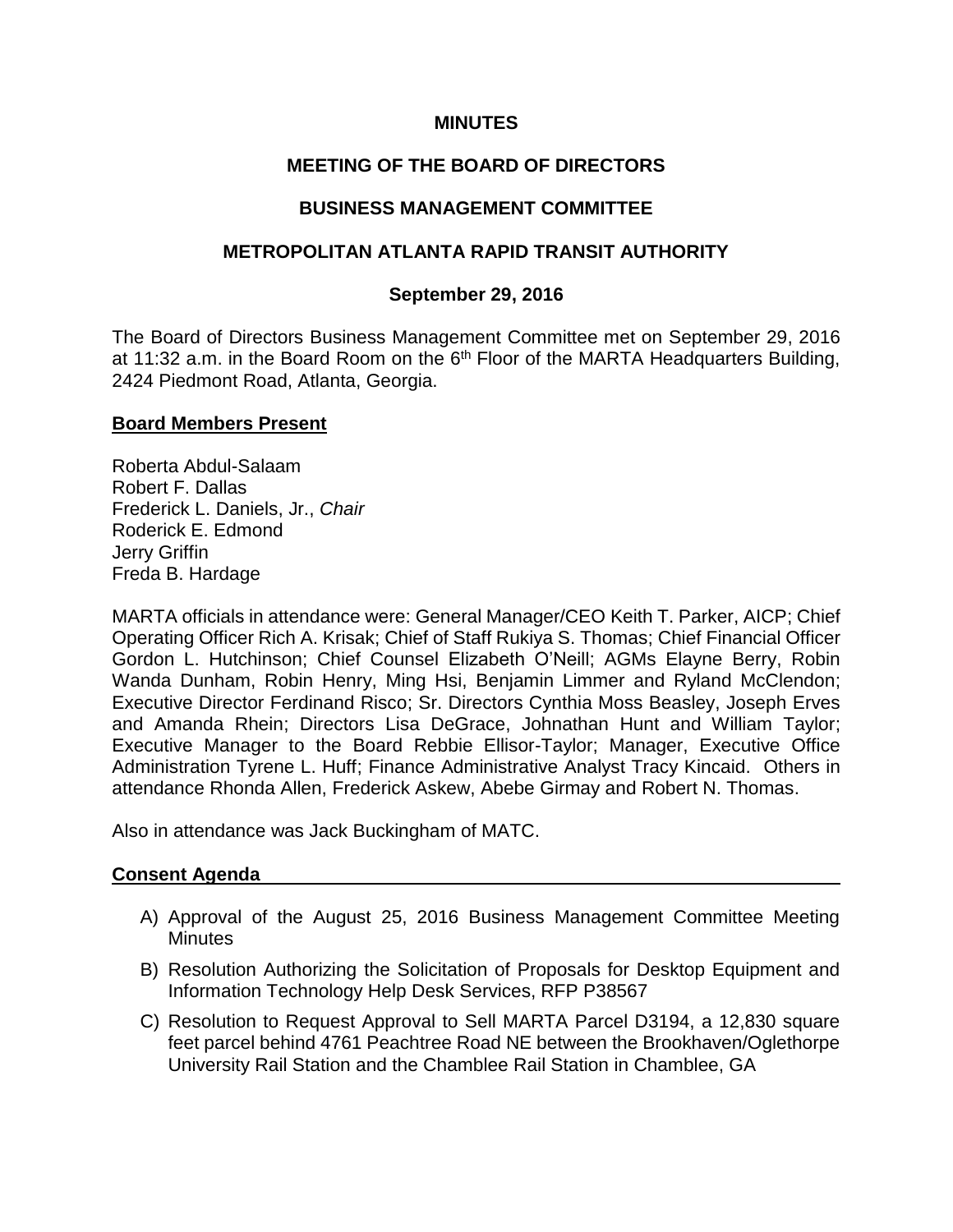- D) Resolution Authorizing the Extension of MARTA's Beverage Vending Contract, Request for Proposals Number P19410 and MARTA Concessions Snack Vending Contract, Request for Proposals Number P25327
- E) Resolution to Approve the Disposition of Remaining Slope Easement Rights in MARTA Parcel D1182, a Permanent Slope Easement located at 215 Arizona

On motion by Dr. Edmond seconded by Mr. Dallas, the Committee unanimously agreed to move Item D to the Individual Agenda.

On motion by Dr. Edmond seconded by Mr. Dallas, Items A, B, C, and E were unanimously approved by a vote of 6 to 0, with 6 members present.

#### **Individual Agenda**

# **Resolution Authorizing the Solicitation of Proposals for Joint Development of Parcels D3140 and D3202 Lindbergh Center**

Mrs. Rhein presented this resolution for Board of Directors' approval authorizing the solicitation of proposals for joint development of Parcels D3140 and D3202 at Lindbergh Center Station by means other than competitive bidding, in accordance with Section 14(m) of the MARTA Act, through the use of Request for Proposals.

On motion by Mr. Dallas seconded by Mrs. Hardage, the resolution was unanimously approved by a vote of 6 to 0, with 6 members present.

#### **Resolution Authorizing the Extension of MARTA's Beverage Vending Contract, Request for Proposals Number P19410 and MARTA Concessions Snack Vending Contract, Request for Proposals Number P25327**

Mrs. Rhein presented this resolution for Board of Directors' approval authorizing the General Manager/CEO or his delegate to execute an amendment of the Beverage and Snack Vending Contracts Numbers P19410 and P25327, respectively, with Gilly Vending, Inc. The amendment will extend the term for each Contract through March 30, 2017 in order to (a) avoid a lapse in revenue receipts and (b) allow sufficient time to conduct a public solicitation process.

On motion by Mr. Dallas seconded by Mrs. Hardage, the resolution was unanimously approved by a vote of 5 to 0, with 5 members present.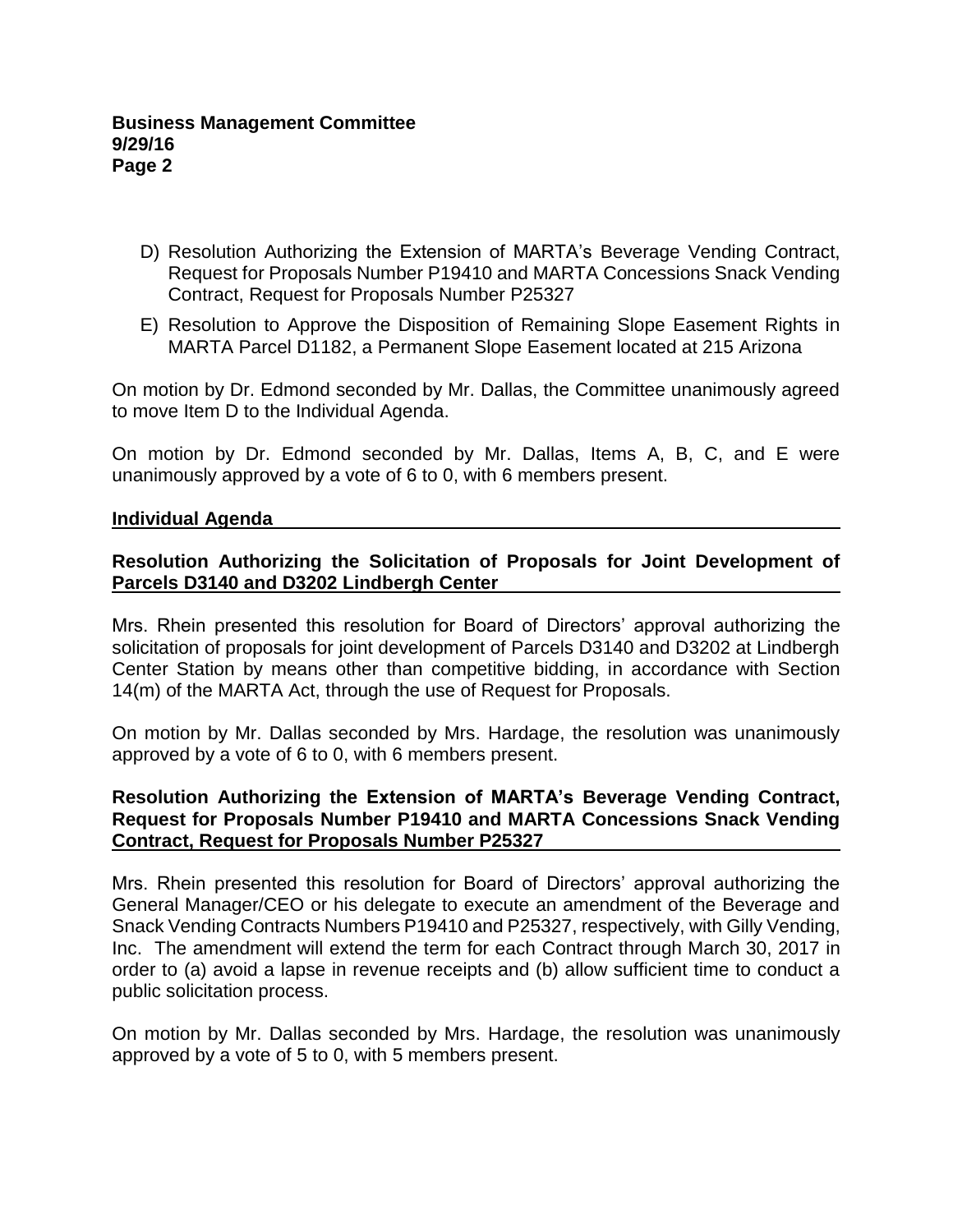# **Resolution Authorizing the Award of a Sole Source Contract with Cummins-Allison Corporation for Money Room Processing Equipment, RFP P38344**

Mrs. Beasley presented this resolution for Board of Directors' approval authorizing the General Manager/CEO or his delegate to enter into a Sole Source Contract with Cummins-Allison Corporation for Money Room Processing Equipment in the amount of \$263,554.00.

On motion by Mr. Griffin seconded by Mrs. Hardage, the resolution was unanimously approved by a vote of 5 to 0, with 5 members present.

# **Resolution Authorizing the Award of Contracts to Multiple Firms for Cellular and Data Telecommunications Services, P38056**

Mrs. Hsi presented this resolution for Board of Directors' approval authorizing the General Manager/CEO or his delegate to enter into a contract with T-Mobile USA, Inc. in the amount of \$2,594,070.00 for Cellular Telecommunication Services and AT&T in the amount of \$2,968,215.00 for Data Telecommunication Services.

Mrs. Abdul-Salaam asked about minority participation.

Mr. Risco said this is a subscription services contract and the Office of Diversity & Inclusion did not assign a DBE goal. However, both recommended vendors have supplier diversity programs in which business is conducted with minorities, women-owned and veteran-owned businesses. AT&T's annual supplier diversity goal is 21.5% with a current attainment of 28%; and T-Mobile's annual supplier diversity goal is 5.47% with a current attainment of 5%. Additionally, both firms have provided Good Faith Efforts to identify DBEs to participate on the contract.

On motion by Mr. Griffin seconded by Mrs. Hardage, the resolution was approved by a vote of 4 to 0, with 5 members present.

Mrs. Abdul-Salaam abstained.

# **Resolution Authorizing Award of a Contract for Professional Services for a Consultant for 4DX Implementation, LOA L38628**

Mrs. Thomas presented this resolution for Board of Directors' approval authorizing the General Manager/CEO or his delegate to enter into a contract with Franklin Covey for a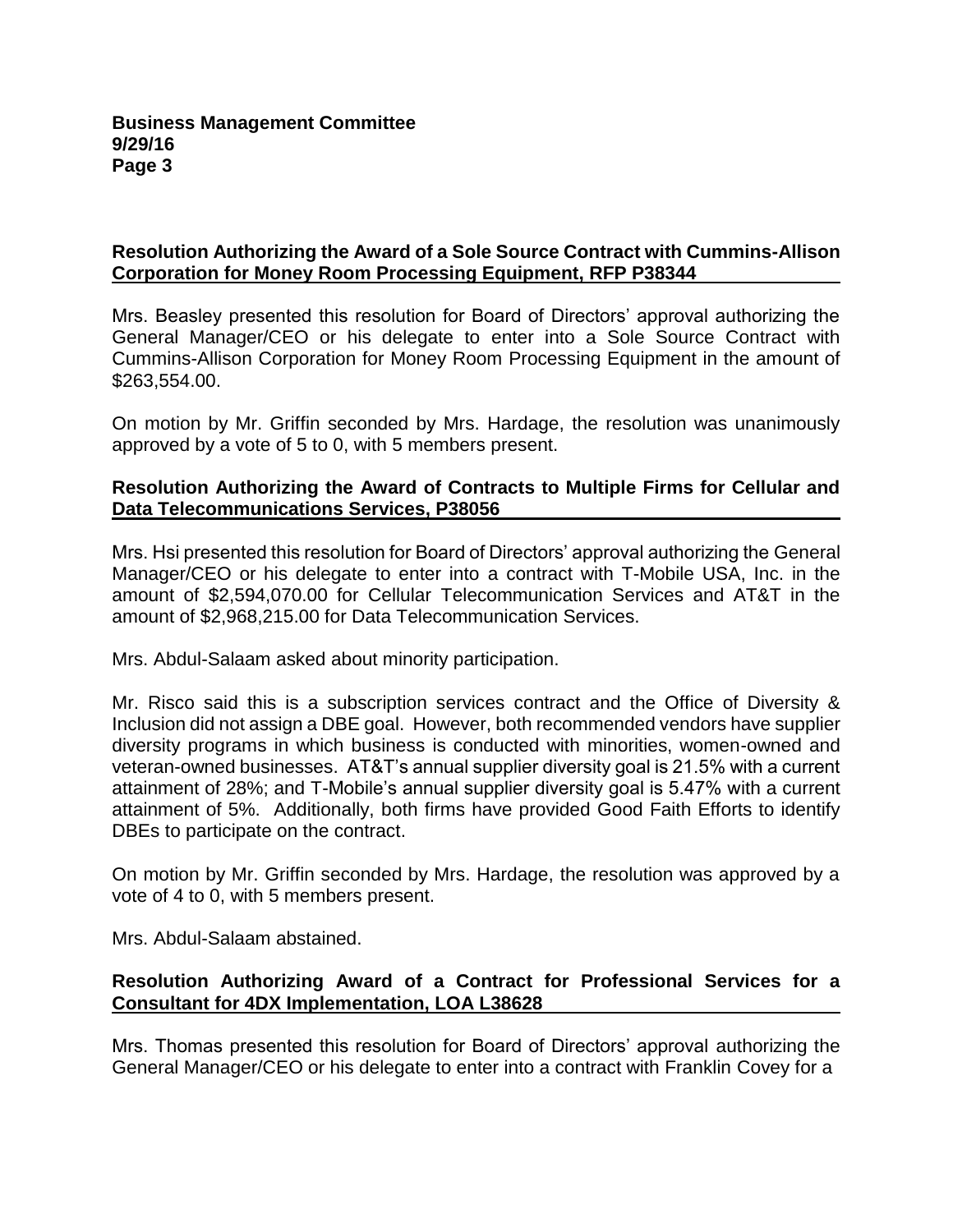professional services consultant for support of the 4 Disciplines of Execution (4DX) implementation.

#### *Overview*

- FY17 Organizational Goals demonstrate routine excellence as the standard throughout core business operation
- An important step in meeting this goal is to significantly reduce absenteeism and overtime
- MARTA has already addressed a few aspects of the issue of absenteeism by outsourcing leave management
- Another challenge is the behavioral change of getting people to want to come to work and to do their best when they get there
- The 4 Disciplines of Execution is a powerful tool that can be used to drive this type of behavior change throughout the Authority
- In addition to achieving the goal of reduction in absenteeism, the 4DX methodology can also be used to drive future behavior-based strategies as well as to increase employee engagement and satisfaction

# *Methodology*

- The 4DX program is a methodology to:
	- o Achieve consistent execution of critical goals
	- o Increase morale significantly while increasing accountability
	- o Develop the next generation of senior leaders

# *The Process*

- Highest quality implementation of the 4DX process in the shortest possible time
- Maximum engagement by managers and their teams in the 4DX process with minimum disruption to business operations
- Sustainable results through full adoption of new habits

# *Implementing the 4DX Operating System*

- Design Highest quality of implementation
	- o Determine high-level "Wildly Important Goals" (WIGs) translating strategy into the fewest number of executable targets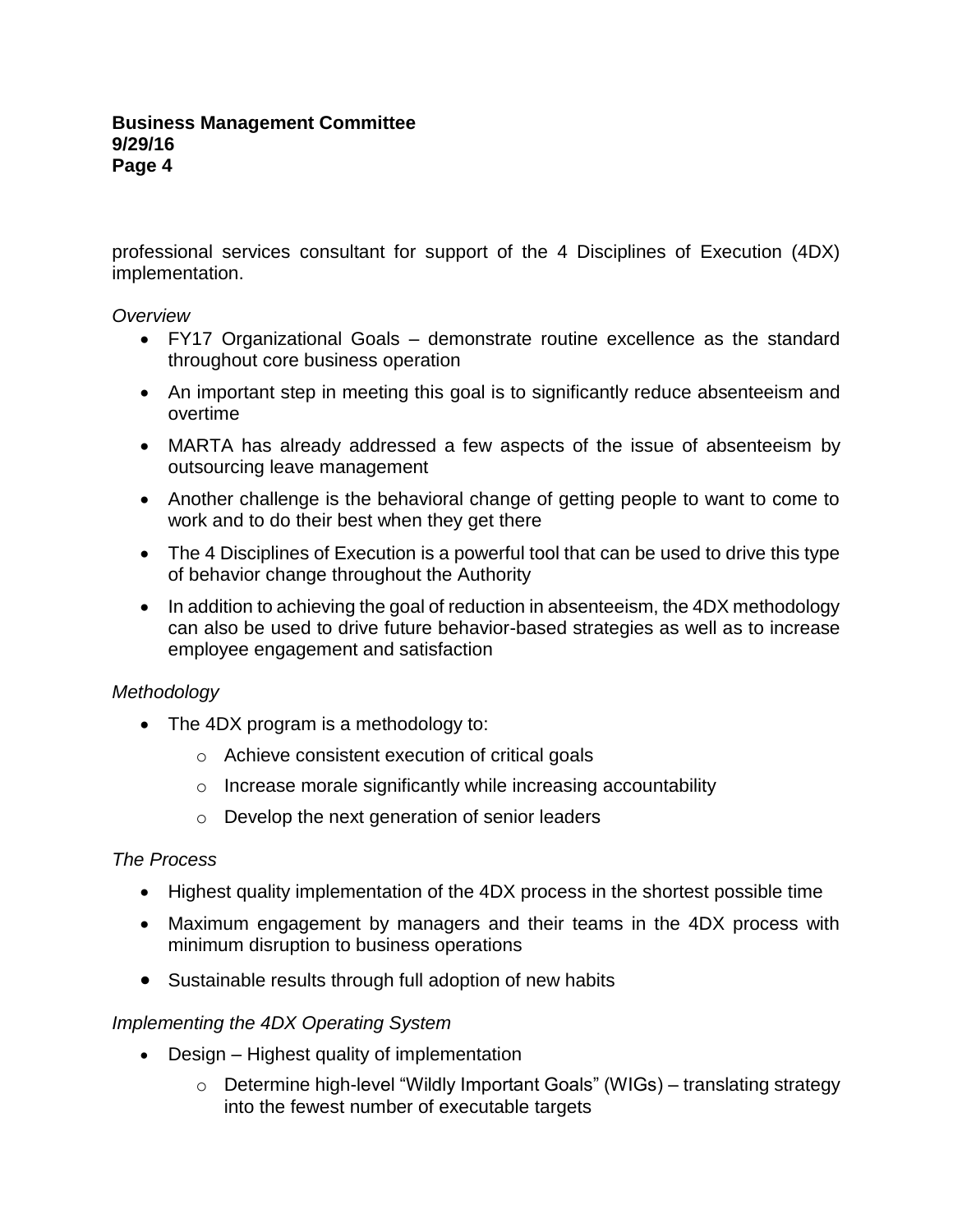#### **Business Management Committee 9/29/16 Page 5**

- $\circ$  Ensure no level of leaders are skipped and leaders all have WIGs and Leads
- $\circ$  Leaders need to be able to see what the WIGs could look like for the front line leader
- Build Maximum engagement and ownership
	- $\circ$  Managers need to come to agreement with leaders on Manager's WIG
	- o WIG/Lead Measures and scoreboards are finalized with the teams
	- o Managers are enabled to launch 4DX with teams
	- o Weekly WIG Sessions begin
- Run Sustainable Results
	- o Senior leaders are modeling the process
	- o Senior leaders focus on process consistency of sub teams
	- o Senior leaders support sub-teams (with the help of internal coaches) to ensure they are playing a winnable game

# *4DX Results*

- Marriott has run the 4DX process at over 700 properties since 2008, resulting in significant increases in both guest satisfaction and employee engagement; best ratings in over 10 years
- Comcast's WIG: Reduce impact minutes (server down) from 29,000 to 12,000; achieved 3000 minutes
- Payless Shoe Stores' WIG: Increase Conversion rate 1.5x; achieved 3x more customers completing a purchase
- Union Pacific Railroad's WIG: Improve Safety Incidence from 8 to 1; achieved less than 1
- Cox Communications Cable achieved 20% increase in NPS score
- Carnival Cruise Line achieved a 20 point increase in Customer Satisfaction rating
- Covenant Transportation achieved a 24% decrease in driver turnover

Mr. Daniels asked how will the program's efficacy be measured.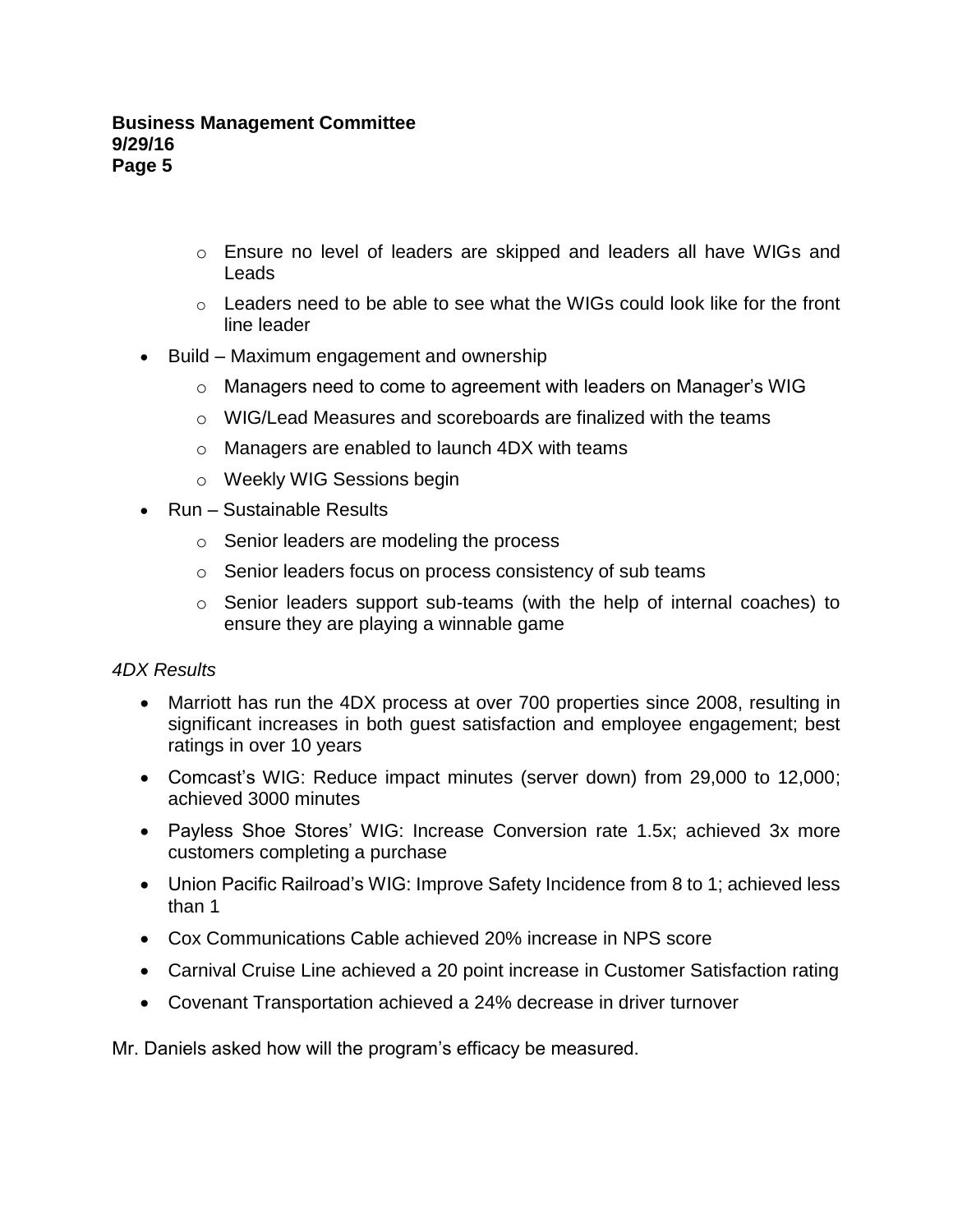Mrs. Thomas said the consultant will help define that. The primary goal of implementation is to combat absenteeism.

Mr. Daniels asked what is the timeframe for full implementation.

Mrs. Thomas said 1-2 years.

Mrs. Abdul-Salaam asked will all leave be considered, or will the program only focus on people not showing up for work.

Mrs. Thomas said this program will address excessive leaves.

Mr. Parker said the first step MARTA took in addressing this problem was to establish consequences. Secondly, MARTA engaged UPMC Work Partners to administer leave management. The Authority is now on to the most difficult task – trying to uncover reasons for absenteeism.

On motion by Mrs. Hardage seconded by Mr. Griffin, the resolution was unanimously approved by a vote of 4 to 0, with 4 members present.

# **Briefing – FY2016 Year-End Close Budget Variance Analysis and Performance Indicators**

Mr. Hutchinson provided the Committee highlights of the FY2016 Year-End Close Budget Variance Analysis and Performance Indicators.

- MARTA has ended the year with a surplus for the fourth consecutive year
- Healthcare cost have been positive
- Overtime continues to run high
- Sales Tax required to fund Operations is 38.6%, which is good; surplus will be flexed to Capital
- Year-to-Date (YTD), Revenues have exceeded Expenditures in all but two months: March and June, primarily due to year-end adjustments
- Sales and Ad Valorem Tax is consistently higher than the prior year
- Cumulative Operating Expenses is up due to wage and salary increases
- Gross Labor is by far the largest cost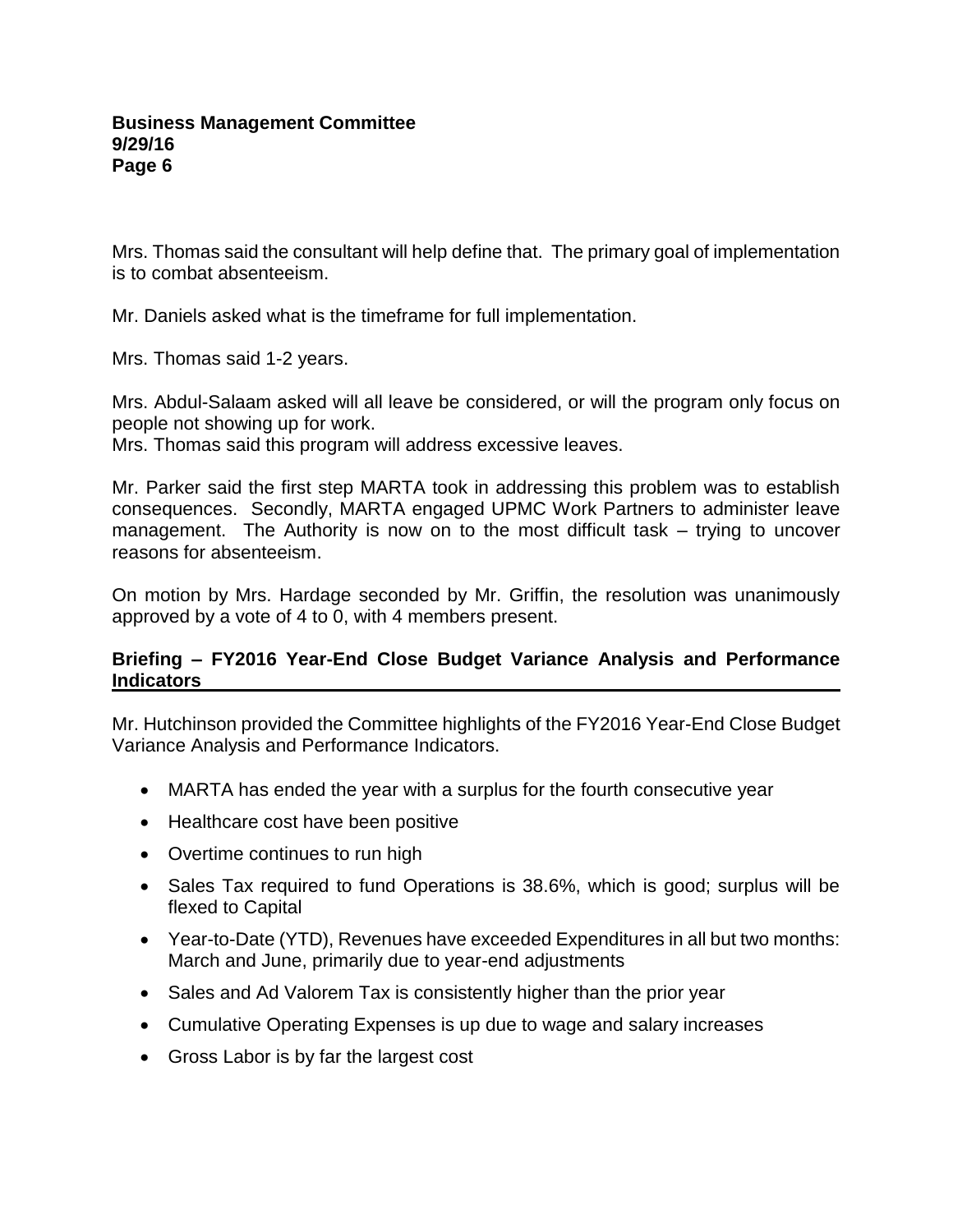#### **Business Management Committee 9/29/16 Page 7**

- Combined Ridership's declining trend that began in the latter part of FY16 has continued into FY17
- Bus On-Time Performance (OTP) is slightly better
- Rail OTP is consistently better than target
- Mobility OTP has made some improvements
- Crime Rate is close to target
- Collisions is above target

Mr. Daniels asked if the surplus is sustainable.

Mr. Hutchinson said MARTA is expecting a revenue squeeze, as a result the Authority will not see the vastness of the surplus.

Mr. Daniels commented on the year-end adjustment, resulting in a deficit for the month of June. He asked if MARTA can balance better throughout the year.

Mr. Hutchinson said the Controllers is working with Actuaries to better formulate estimates.

Mr. Daniels said MARTA has to focus on moving OTP in a positive direction.

Mr. Krisak said the slippage in OTP can be attributed to the introduction of Clayton County service, as a brand service operators are still getting accustomed to routes.

Mr. Limmer said Planning is taking a deeper look into OTP as it relates to the routes. There are a number of factors to consider.

Mr. Krisak said it will come down to where MARTA should target investments and alternatives.

#### **Other Matters**

The FY2016 Year-End Key Performance Indicators were provided the Committee as informational only.